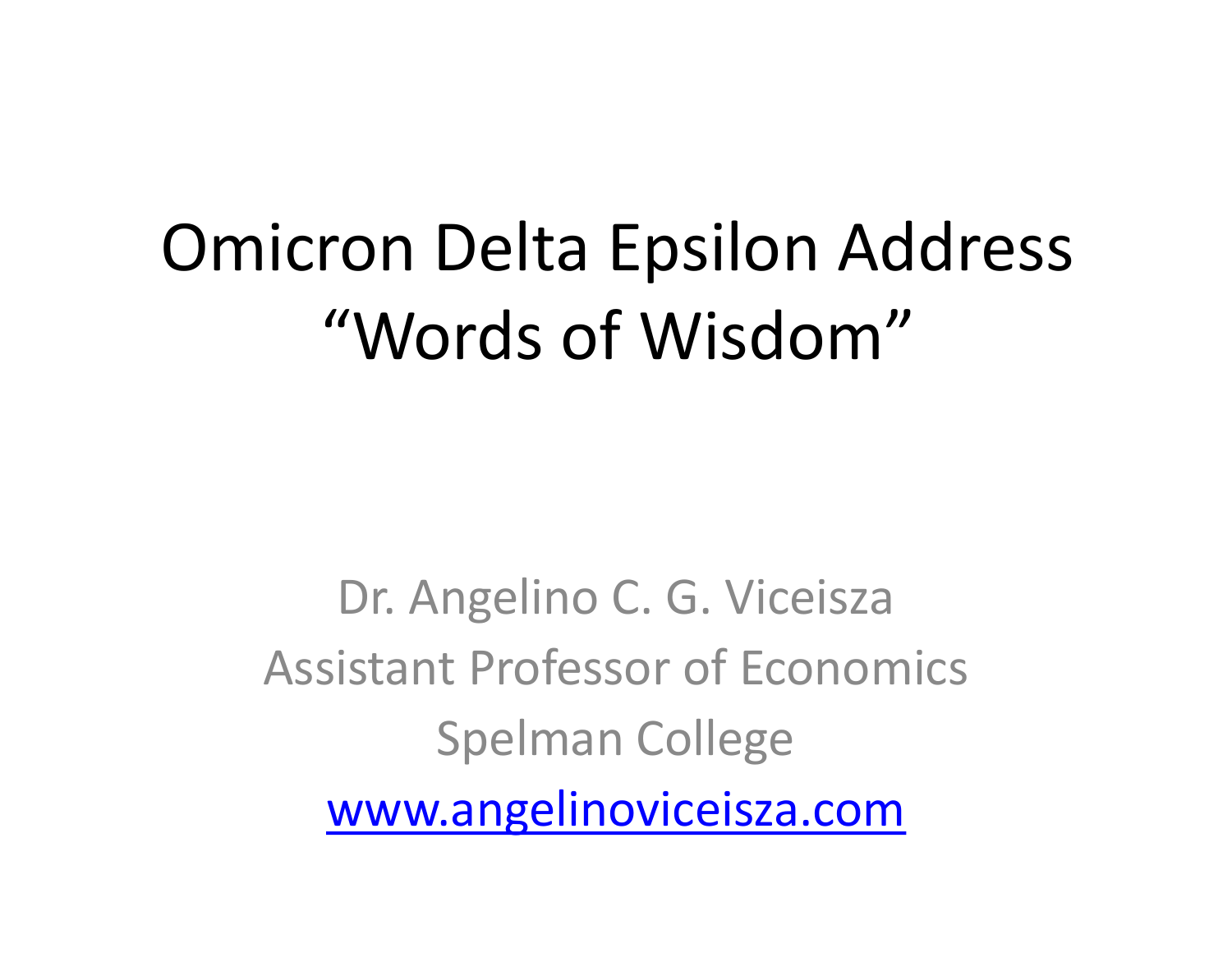#### Disclaimers

- I want to start with two disclaimers
- Somehow when you deliver "words of wisdom", people assume you are "wise"!
	- $-$  Don't hold me to that  $\odot$
- But, hopefully, I do have some more experience than our inductees
- My second disclaimer is that I am not an ODE recipient myself
- Why, you may ask? That brings me to my next point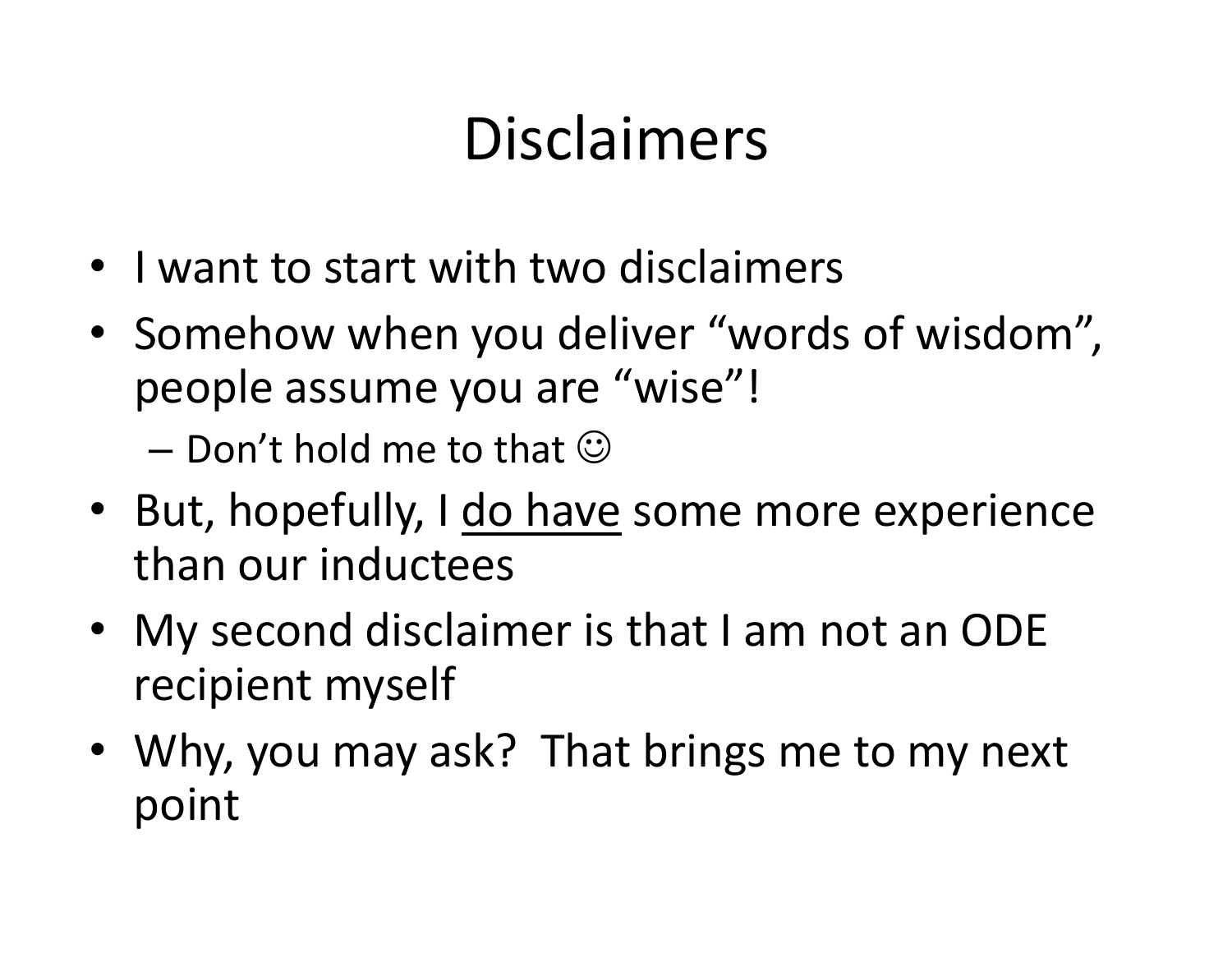## Why am I not ODE?

- For those of you who are unaware, I grew up on a small island in the Caribbean, Curacao, where Honors' Societies were not "a thing"
- In addition, I was an accounting major in College
- I chose that as a major because my sister who is 2.5 years older than me – had done so
- Turns out she went on to get her Masters of Professional Accountancy at GA State and now works in the merchant processing industry
- I, on the other hand, went on to become an "Economist"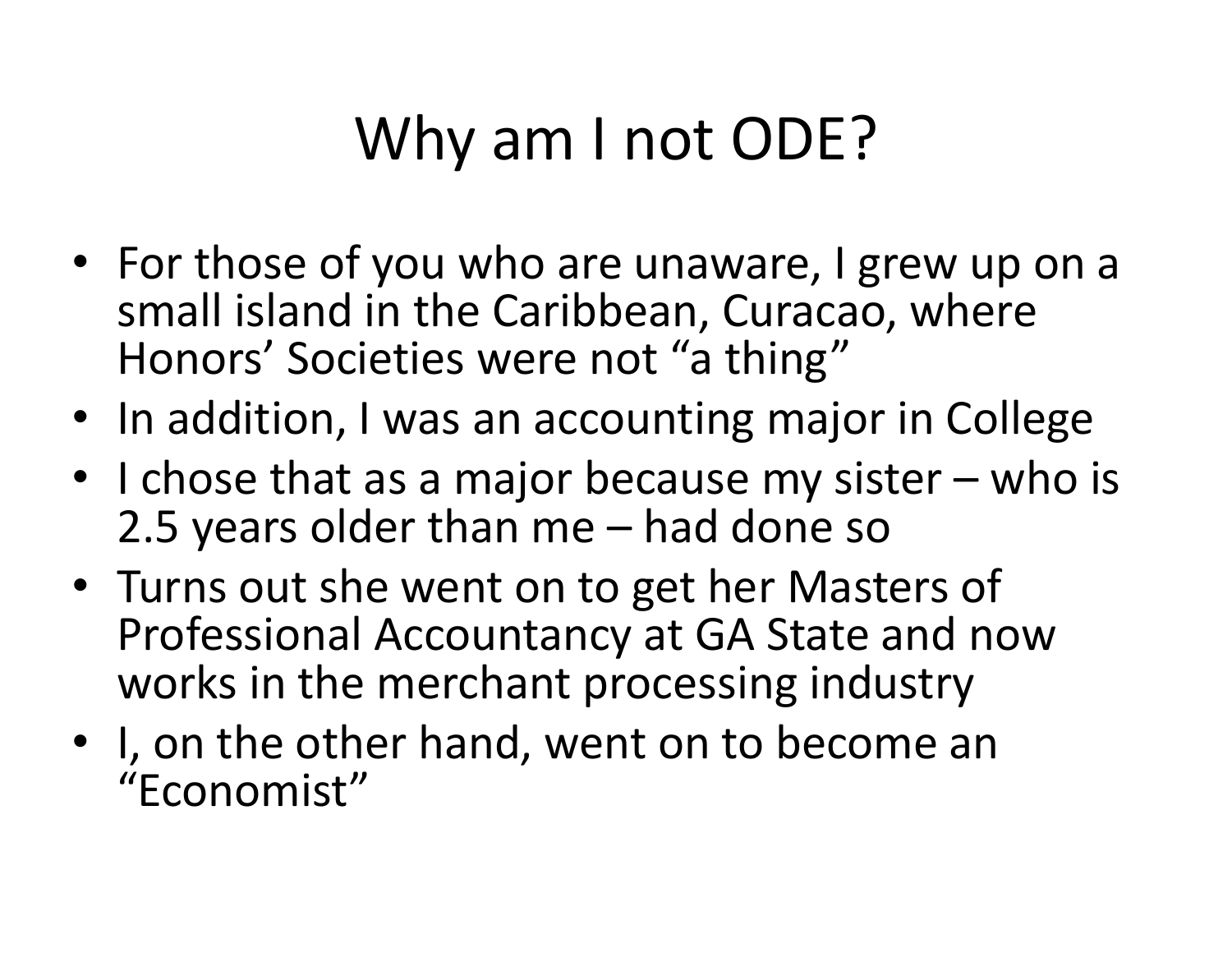#### So, now to the "Words of Wisdom"

- From ODE's Membership Principles, I quote: *"Omicron Delta Epsilon is an entity wherein the elite standards of scholarship, leadership, character, and service are ardently upheld."*
- So, what I thought might be useful, is to provide some food for thought in each of these categories
- And, then perhaps, in a somewhat unorthodox move, open up the floor a couple of minutes for questions from our inductees (time permitting)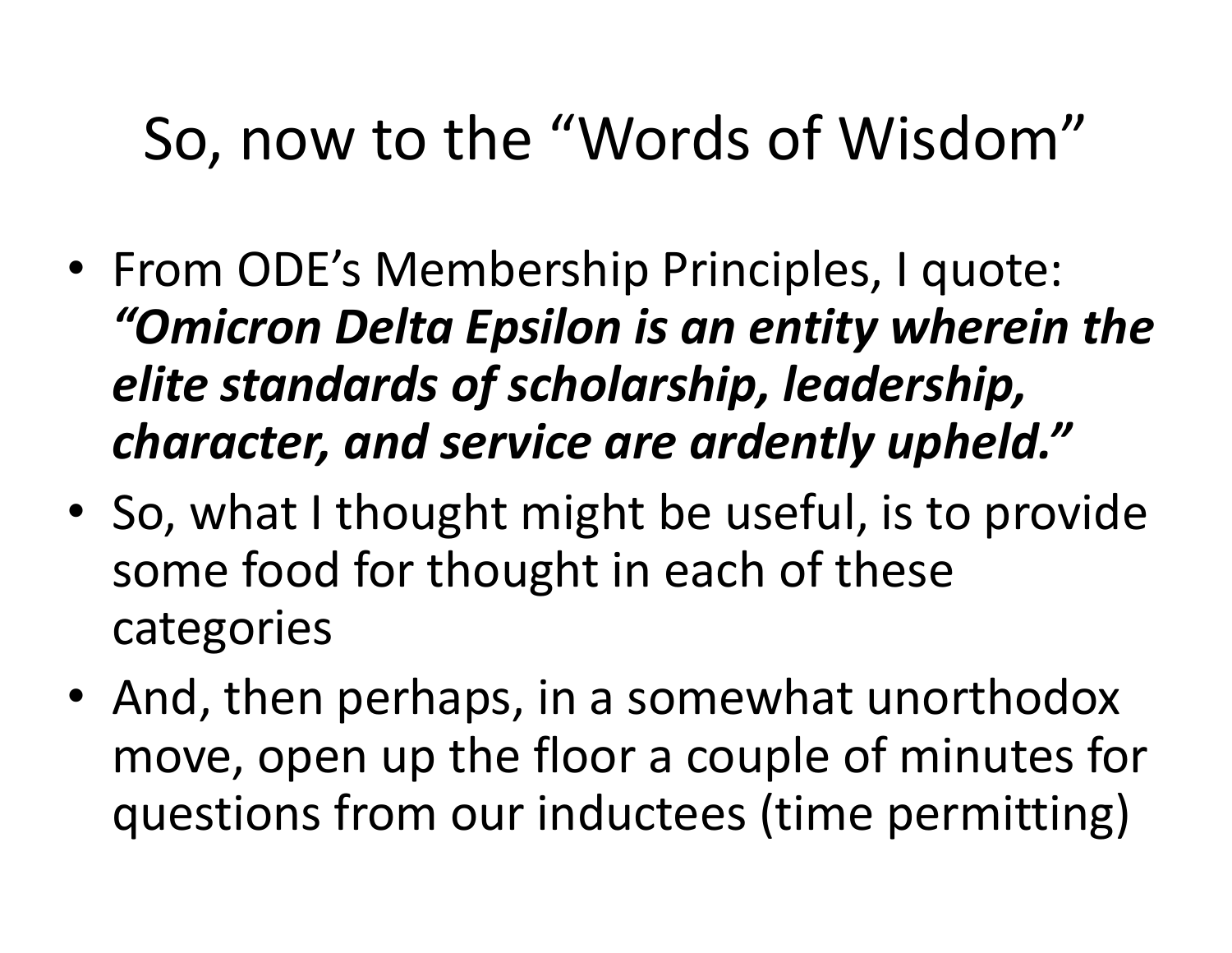#### What do you want to be when you grow up?

- **One piece of advice that applies to all four pillars**
- During advising, I routinely ask you all
	- What do you want to be when you grow up?
	- Figure out what you actually care about and do it!
- Sounds cliché, but why important?
	- If you do what you care about, it is not work!
	- So, all these discussions about work-life balance become largely irrelevant
	- You will be much happier in the long run
	- Of course, do it responsibly. I.e. make sure you can support yourself; your family (if you have one); etc.
	- But do what you are truly passionate about!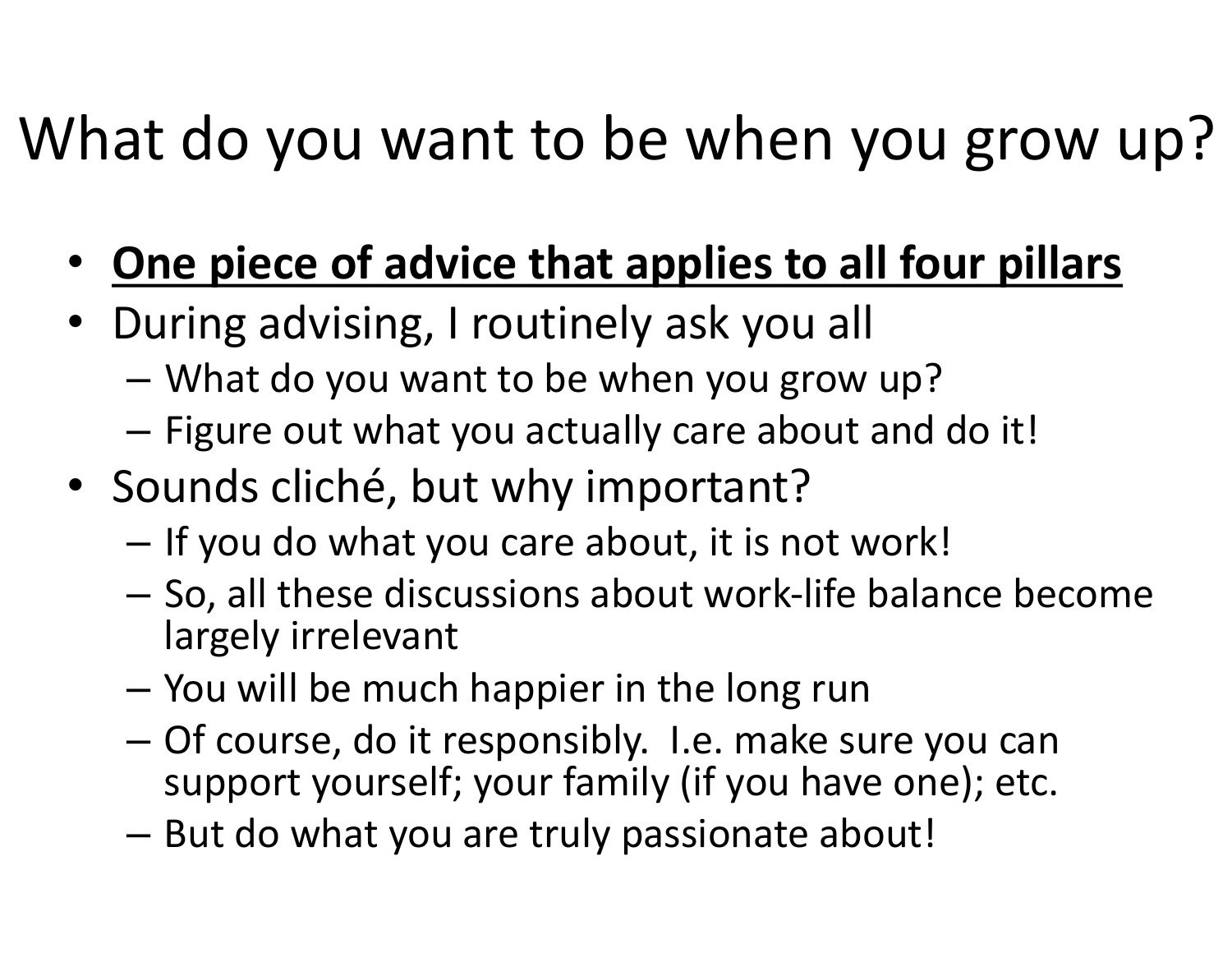## Scholarship

- Ask what's next for you in scholarship?
- In particular, I would like to encourage you to be a creator of scholarship and knowledge, NOT just a consumer
- As students, many of us are accustomed to "consuming" knowledge, BUT from micro and macro we know we can also be **the inumity** (fill in the blank) of knowledge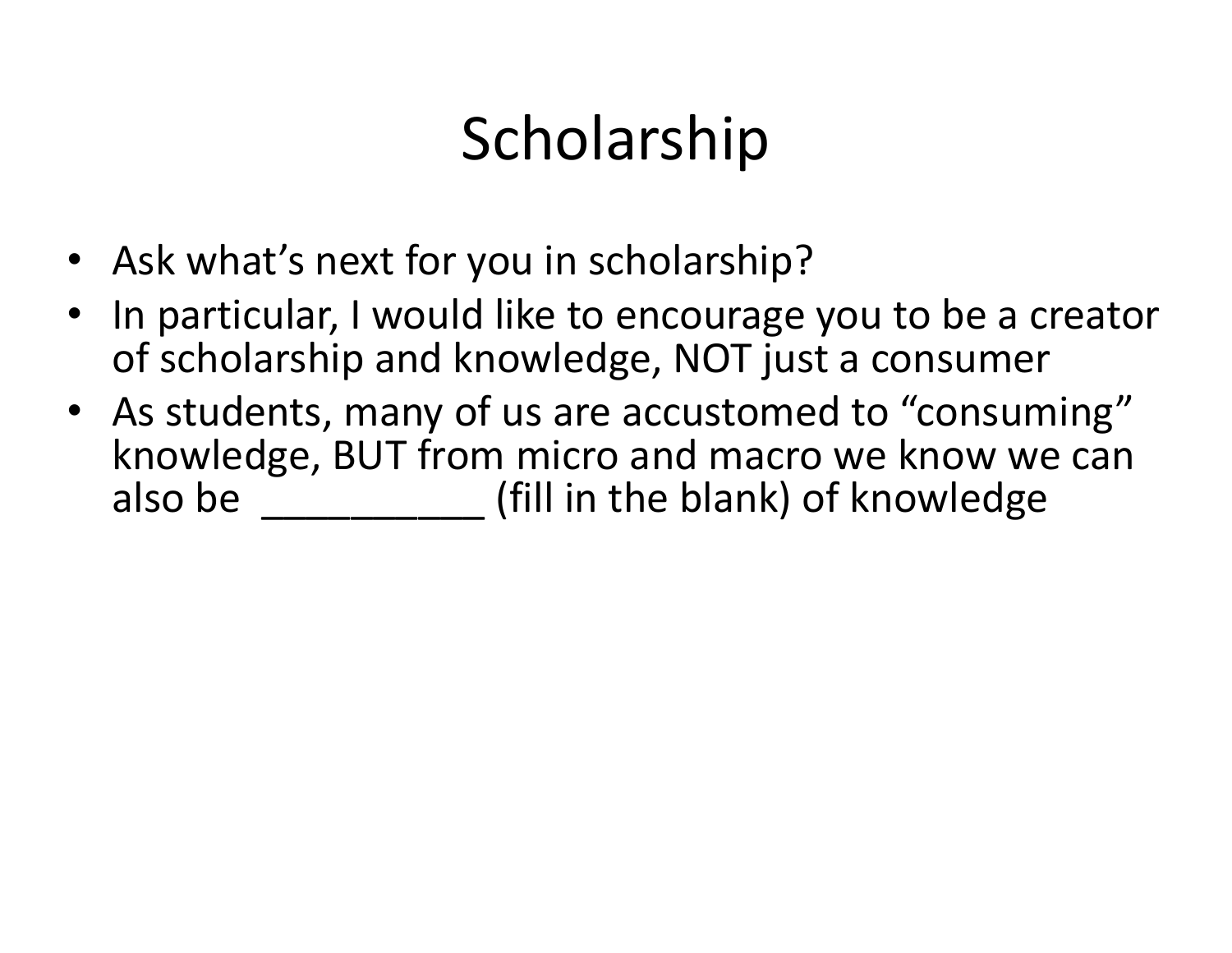## Scholarship

- Ask what's next for you in scholarship?
- In particular, I would like to encourage you to be a creator of scholarship and knowledge, NOT just a consumer
- As students, many of us are accustomed to "consume" knowledge, BUT from micro and macro we know we can also be **PRODUCERS** of knowledge
- Exactly!
- Write articles, take your thesis and research papers BEYOND just "requirements for graduation/a grade"
	- Ask yourself: What else can I do with these?
	- And, more importantly, how can they take you beyond the gates of Spelman? Publish in journals, op-eds, grad school?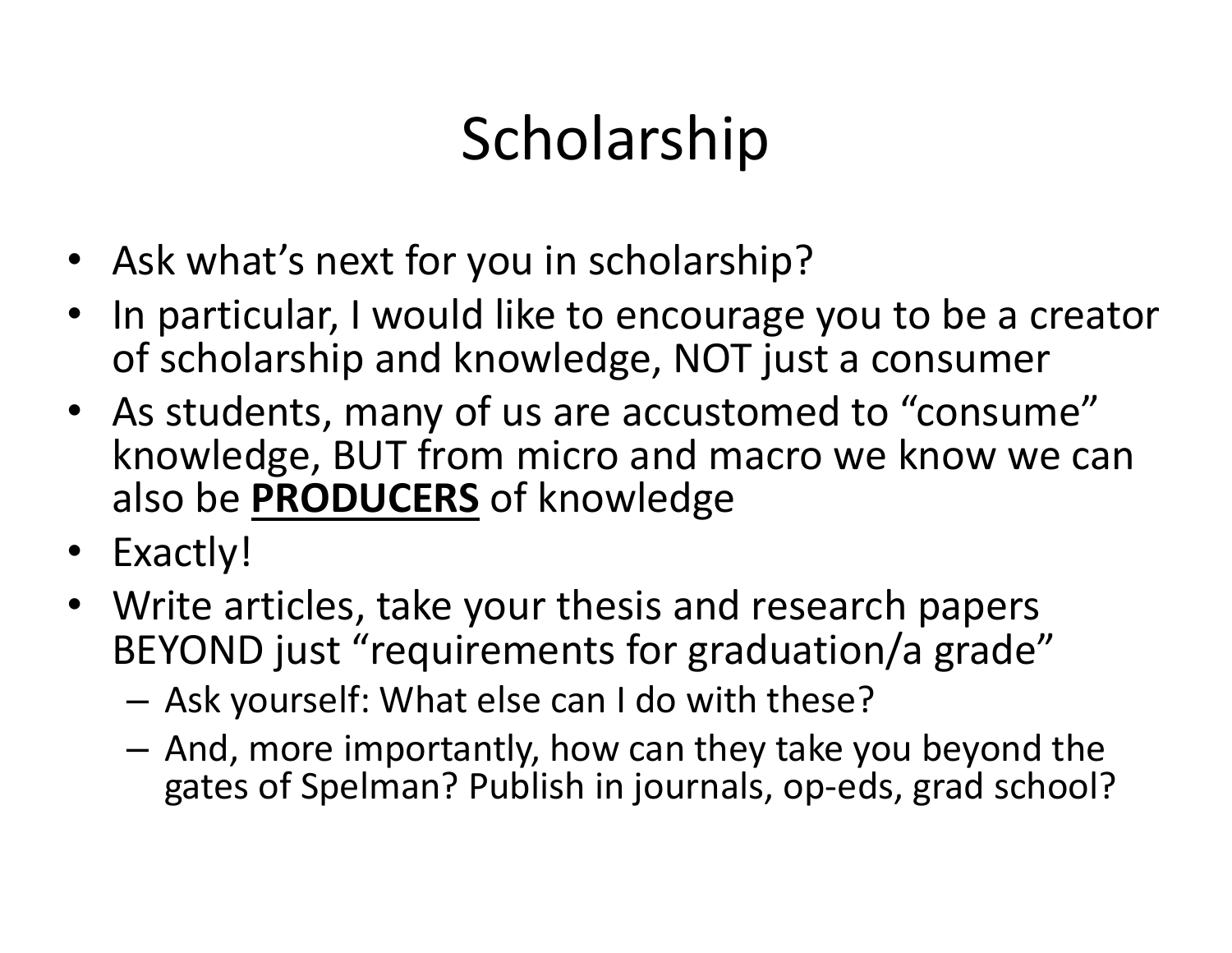## Leadership and Service (1)

- I wanted to combine "leadership and service", because what does it mean to be a **GOOD** leader without "serving"?
	- Of course, there are plenty of leaders who don't truly serve (their people). I can think of at least one example
	- But that's not good leadership
- Those of you who took MGT 300 Principles of Management (with me) will recall the notion of servant leadership
	- That's what I have in mind here.
	- To lead properly means to sacrifice, to serve, and to empower
- Ask yourself: What will my "leadership legacy" be?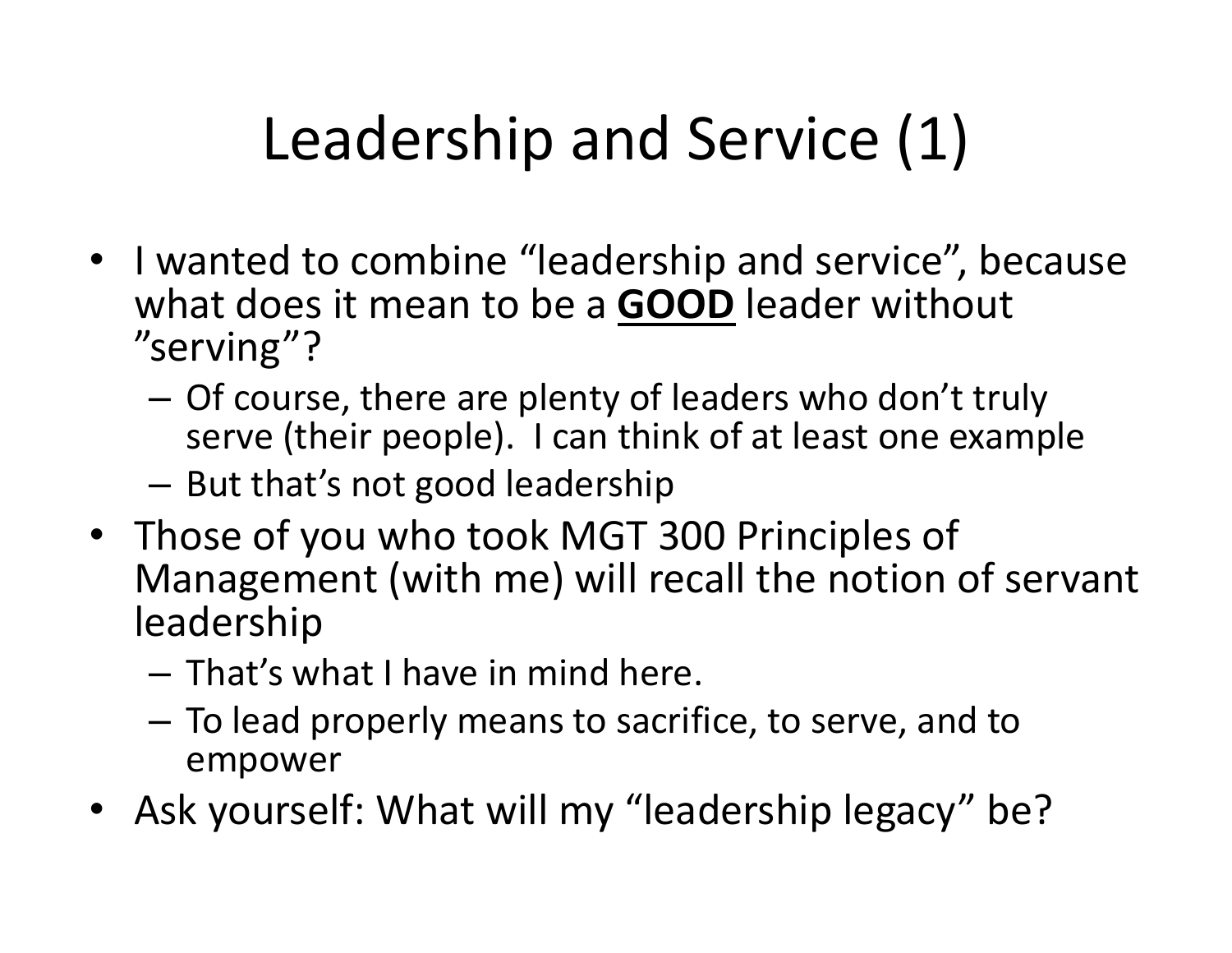## Leadership and Service (2)

- Now, **a warning**
- Yes, a warning.
- There is ample evidence in the economics (and other) literatures that "Women are asked to serve more than men" (for several reasons)
	- Especially, when it concerns service that (certain) men do not want to do
- So, be aware, be strategic, and do NOT be afraid to say "NO" to "service" positions that will take you nowhere
	- Especially as a Black woman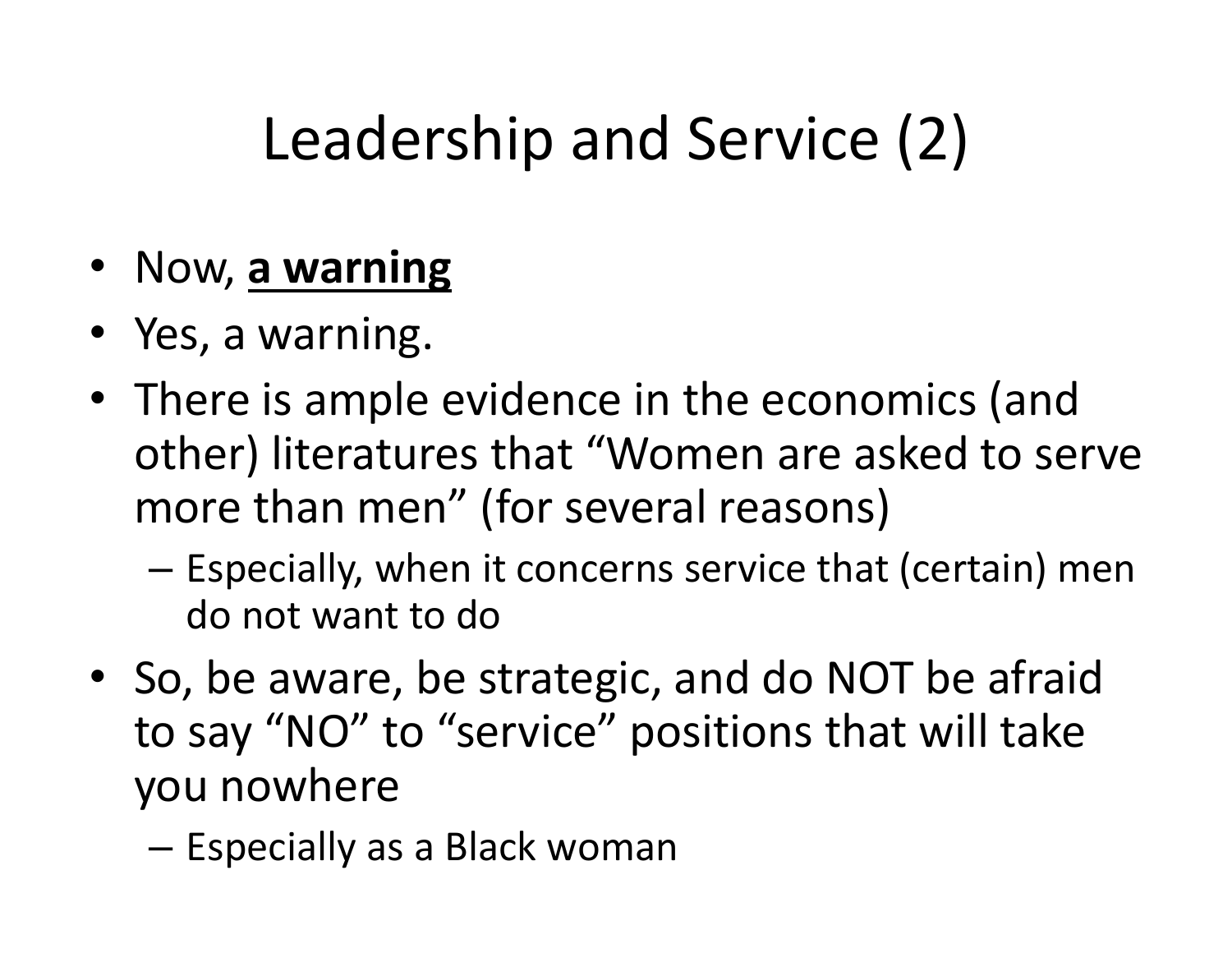#### Character

- Finally, there is a lot I could say about "character". If I had to pick ONE thing to say though, it would be: Mind your **reputation**
- Those of you who took ECON/MGT 395 Behavioral Game Theory with me, know that reputation is the result of a repeated game (repeated interactions)
	- For example, going frequently to the same restaurant, you build the reputation of a good or bad tipper
	- But, also, regularly delivering timely and excellent work (or NOT) gives you a reputation
- People remember what you have done and that becomes who you are/were. So, truly strive for excellence
	- This brings us back to one of my original points:
	- Find your passion, since that will automatically lead to you doing excellent work, thus building the reputation/character you want
- *I say all this while remembering the saying that "well-behaved women seldom make history". So, sometimes you have to "misbehave". Just be strategic about picking and choosing your "misbehaviors"! (if you know what I mean)*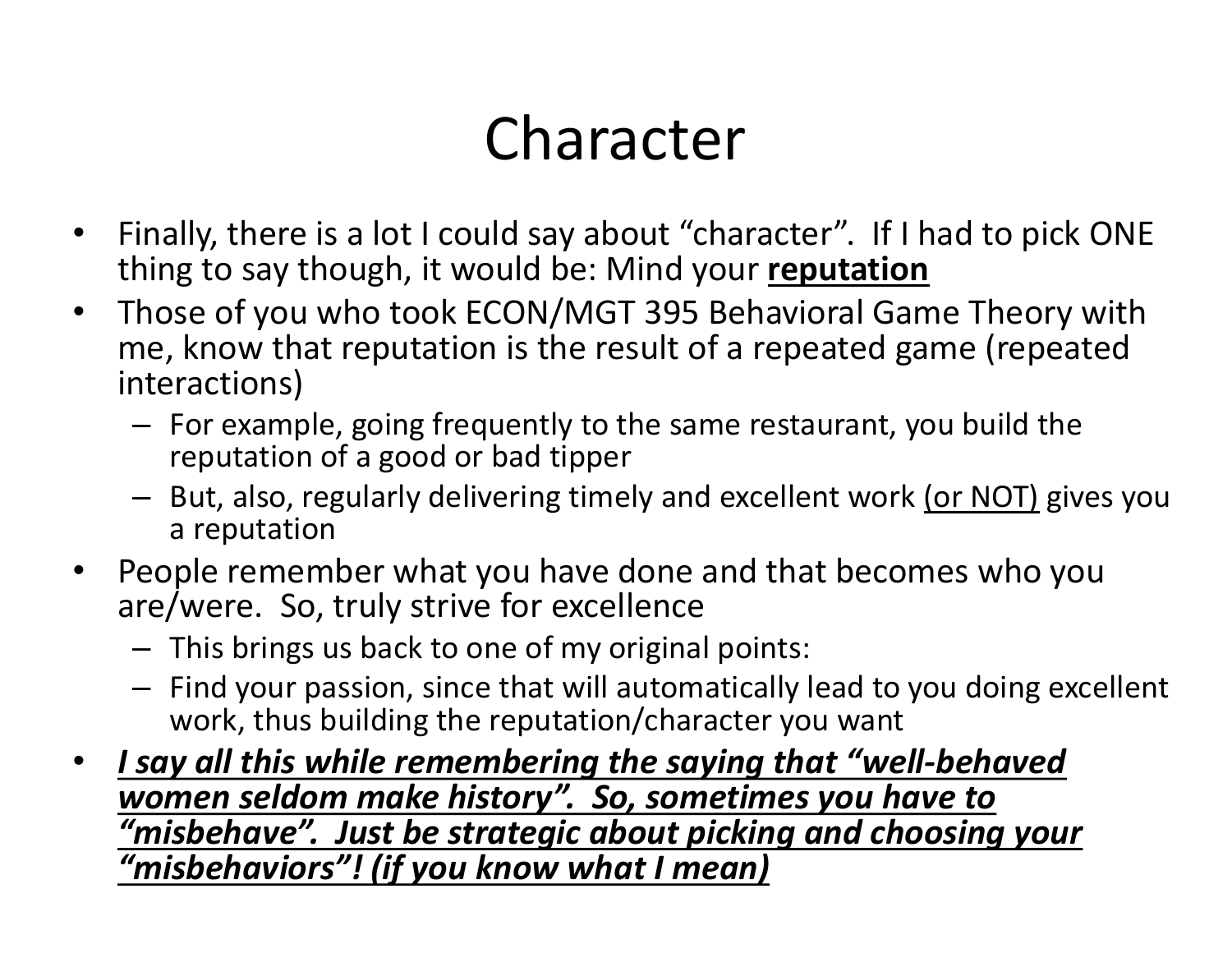### Final "Words of Wisdom"

- I want to leave you with two final words of wisdom
- One of my mentors, Jocelyn Clemencia (RIP), who was an activist, scholar, and much more told me: **Always keep on growing!**
	- In other words, the day you believe you have reached your maximum, there is probably something wrong
	- It means you haven't gone far enough!
- Finally, in the words of Shirley Chisholm (RIP):
	- When they don't give you a seat at the table, bring a folding chair!  $\odot$
	- So, don't let anybody exclude you from a conversation where you know you need to be involved